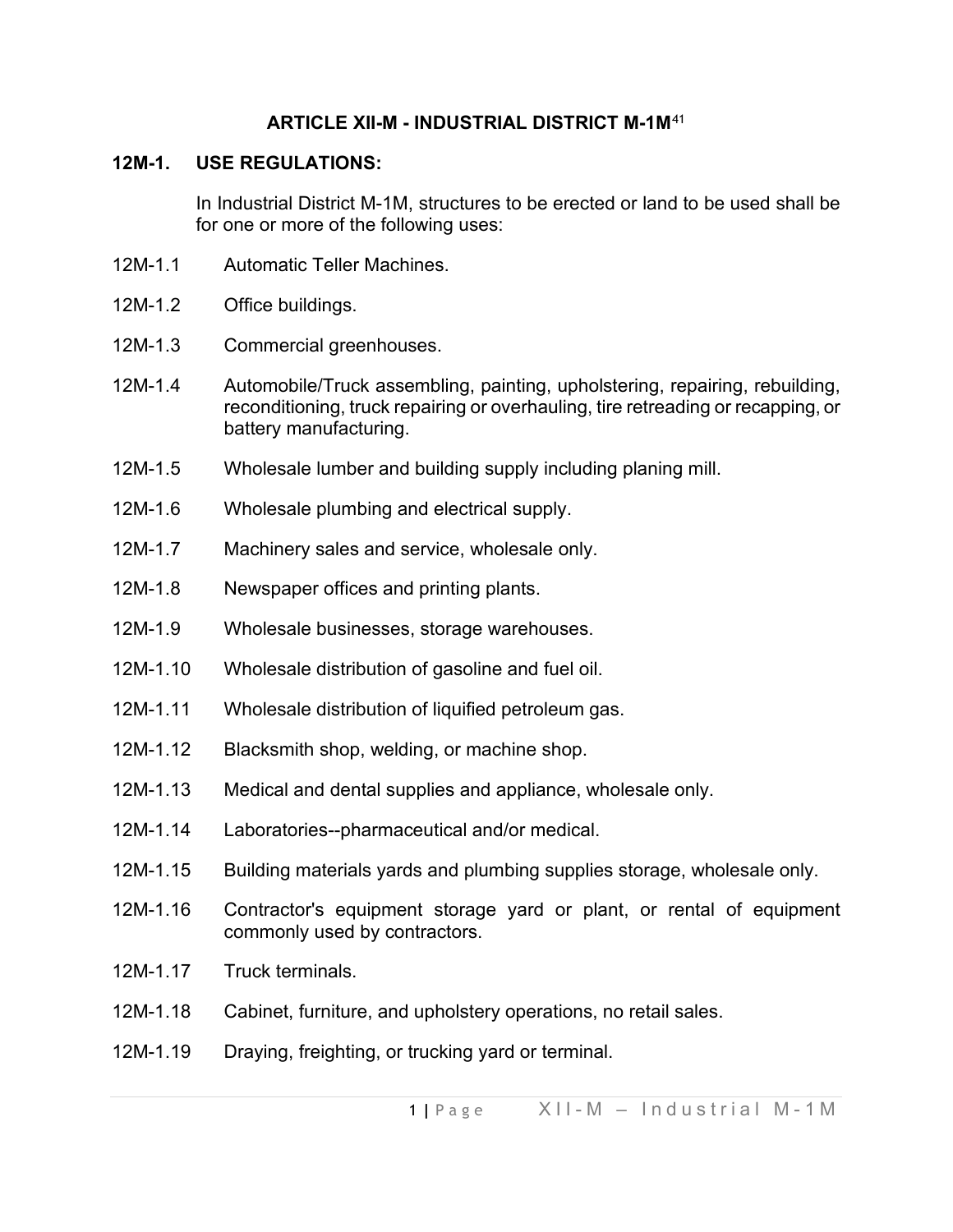- 12M-1.20 Assembly of electrical appliances, electronic instruments and devices, radios, and phonographs. Also, the manufacture of small parts, such as coils, condensers, transistors, diodes, transformer, and crystal holders.
- 12M-1.21 Manufacture, compounding, processing, packaging, or treatment of such products as bakery goods, candy, cosmetics, dairy products, drugs, perfumes, pharmaceuticals, perfumed toilet soap, toiletries, and food products.
- 12M-1.22 Manufacture, compounding, assembling or treatment of articles of merchandise from the following previously prepared materials: bone, cellophane, canvas, cloth, cork, feathers, felt, fiber, fur, glass, hair, horn, leather, paper, plastic, precious or semiprecious metals or stone, shell, straw, textiles, tobacco, wood, yarn, and paint.
- 12M-1.23 The manufacture, storage or handling of products that are not likely to be dangerous or offensive because of odor, dust, fire, explosion, or other reasons, and which employ processes or equipment that do not produce objectionable noise, vibration, smoke, gas, wastes, or the like.
- 12M-1.24 Recycling facilities are permitted if operations are housed or protected by permanent opaque building structures enclosed on all sides and the top.
- 12M-1.25 Manufacture of pottery and figurines or other similar ceramic products, using only previously pulverized clay, and kilns fired only by electricity or gas, no retail sales.
- 12M-1.26 Manufacture of musical instruments, toys, novelties and rubber and metal stamps.
- 12M-1.27 Textile mills.
- 12M-1.28 Boat building.
- 12M-1.29 Stone works, no retail sales.
- 12M-1.30 Other wholesale businesses similar to those listed.
- 12M-1.31 Public or semi-public uses, such as, garages, shops and equipment and materials storage yards.
- 12M-1.32 Public or community operated playgrounds, parks, and similar recreational facilities.
- 12M-1.33 Public utilities: shops and storage yards, booster or relay stations, transformer substations, transmission lines and towers, and other facilities for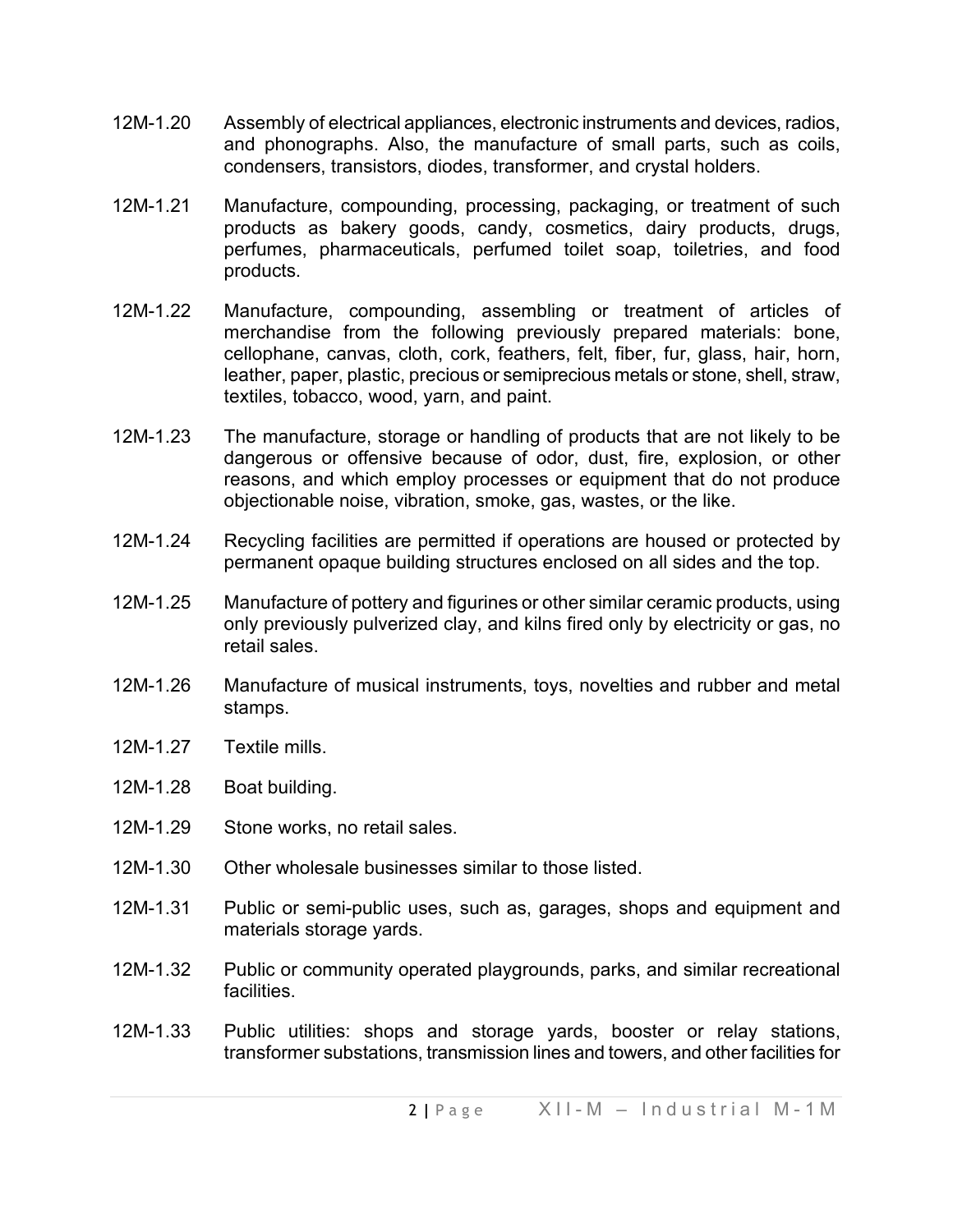the provision and maintenance of public utilities, including railroads and facilities, and water and sewerage installations.

- 12M-1.34 Semi-trailers shall be permitted as defined in the Definitions section of this ordinance.
- 12M-1.35 Semi-trailers which are licensed shall be permitted as defined in the Definitions section of this ordinance.
- 12M-1.36 Shipping containers shall be permitted as defined in the Definitions section of this ordinance. In Industrial Districts, shipping containers shall be permitted; however, they are subject to the screening requirements found in the zone where the container is located.<sup>[105](#page-5-1)</sup>
- 12M-1.37 Signs permitted under Chapter 21 of this Ordinance regulating outdoor advertising.
- 12M-1.38 Off-street parking as required by this Ordinance.
- 12M-1.39 Telecommunications Towers as regulated by Article XXII.
- 12M-1.40 Property Owner Scale Solar Collection Systems as defined in Article XXIV<sup>[107](#page-5-2)</sup>
- 12M-1.41 Small Power Grid Scale Solar Energy Facilities as defined in Article XXIV<sup>[107](#page-5-3)</sup>
- 12M-1.42 Large Power Grid Scale Solar Energy Facilities as defined in Article XXIV (only with special exception permit)<sup>[107](#page-5-4)</sup>

## **12M-2. REQUIREMENTS FOR PERMITTED USES:**

- 12M-2.1 Before a building permit shall be issued or construction commenced on any permitted use in this district, or a use permit issued for a new use, the plans, in sufficient detail to show the operations and processes, shall be submitted to the zoning administrator for study. Modifications of the plans may be required.
- 12M-2.2 See Section 16-20 for general fencing and screening regulations.<sup>[105](#page-5-5)</sup>
- 12M-2.3 Landscaping may be required within any established or required front setback area. The plans and execution must take into consideration traffic hazards. Landscaping may be permitted up to a height of three (3) feet, and to within fifty (50) feet from the corner of any intersecting streets. See Sections 16-6A, 16-6.1A, 16-6.2A, 16-6.3A, 16-6.4A, and 16-6.5A for parking area landscape requirements. See Section 16-16.3 for buffer yard requirements. See Section 16-18 for special landscape and site design regulations for sites located within an entrance corridor overlay district.<sup>[105](#page-5-6)</sup>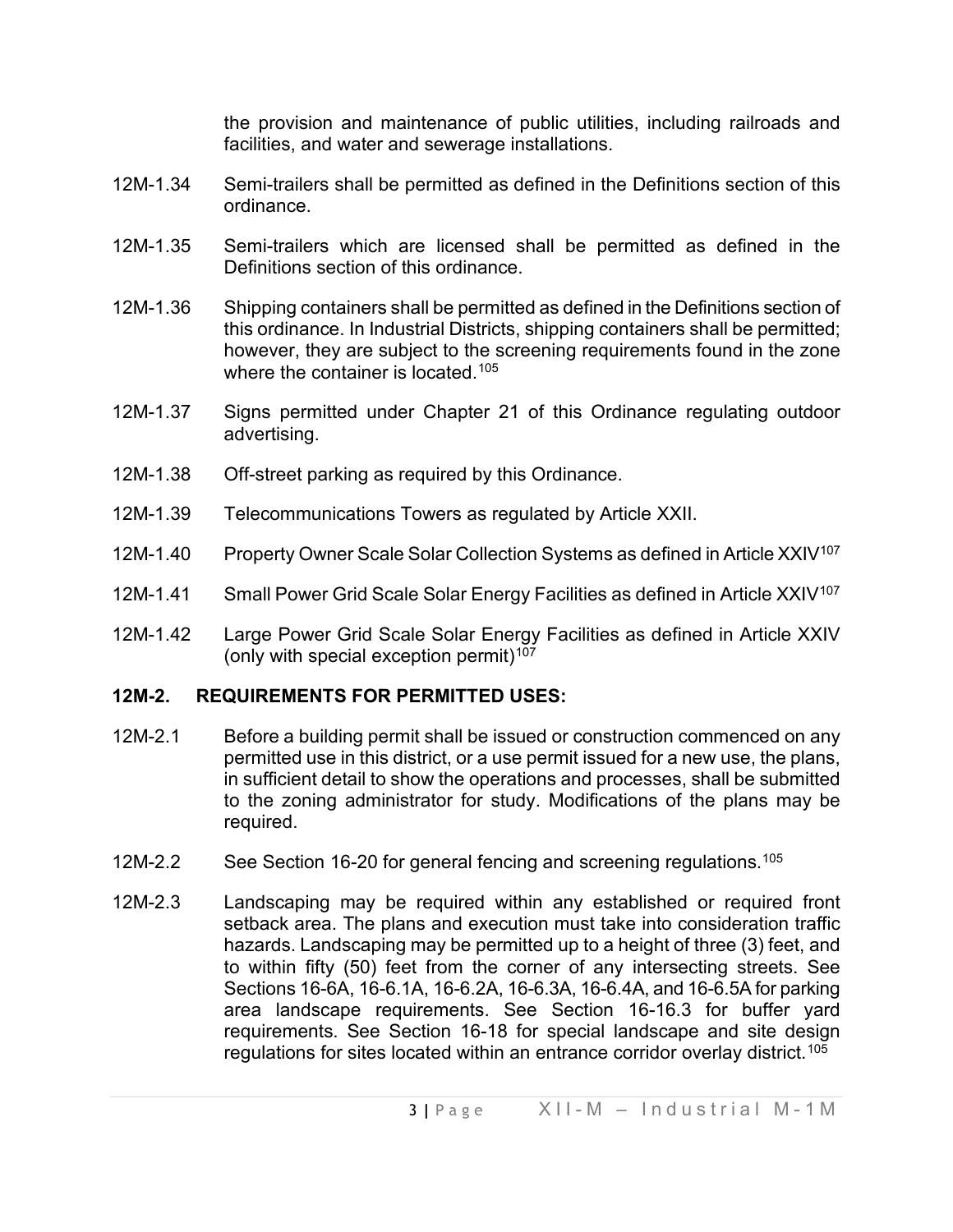- 12M-2.4 Sufficient area shall be provided to adequately screen permitted uses from adjacent business and residential districts and for off-street parking of vehicles incidental to the industry, its employees, and clients. See Sections 16-6A, 16-6.1A, 16-6.2A, 16-6.3A, 16-6.4A, and 16-6.5A for parking area landscape requirements. See Section 16-16.3 for buffer yard requirements. See Section 16-18 for special landscape and site design regulations for sites located within an entrance corridor overlay district.<sup>[105](#page-5-7)</sup>
- 12M-2.5 Automobile graveyards and junk yards in existence at the time of the adoption of this Ordinance are to be considered as nonconforming uses. They shall be allowed up to three (3) years after adoption of this Ordinance in which to completely screen on any open side. Screen fencing shall be a minimum height of eight (8) feet and shall conform to the requirements for a screen fence in Section 16-20.6 Chart 2. An open access control fence and an evergreen hedge of a minimum height of eight (8) feet may be substituted for the screen fence with approval of the Zoning Administrator.<sup>[105](#page-5-8)</sup>
- 12M-2.6 **Trash and Refuse Storage:** For all industrial uses, business uses, all temporary lodging uses, all multi-family uses with five (5) or more units, all medical arts uses, and all public and semi-public uses, such as schools, churches, libraries, hospitals, and private schools, trash collection and storage areas, including dumpsters and other trash containers, shall be maintained in dumpster enclosures, as described in the chart found in Section 16-20.6. The Zoning Administrator may waive the dumpster enclosure requirement for small facilities if evidence is provided that an alternative trash removal system is provided.<sup>[105](#page-5-9)</sup>

### **12M-3. AREA REGULATIONS:**

For permitted uses utilizing individual sewage disposal systems, the required area for any such use shall be approved by the health official. The administrator may require a greater area if considered necessary by the health official.

#### **12M-4. SETBACK REGULATIONS:**

Buildings shall be located fifty (50) feet or more from any street right of way. $^{108}$  $^{108}$  $^{108}$ This shall be known as the "setback line."

#### **12M-5. FRONTAGE AND YARD REGULATIONS:**

Buildings shall be located thirty (30) or more feet from the property line. Offstreet parking shall be in accordance with the provisions contained herein.

#### **12M-6. HEIGHT REGULATIONS:**

Buildings may be erected up to a height of seventy-five (75) feet. Chimneys, flues, cooling towers, flag poles, radio or communication towers or their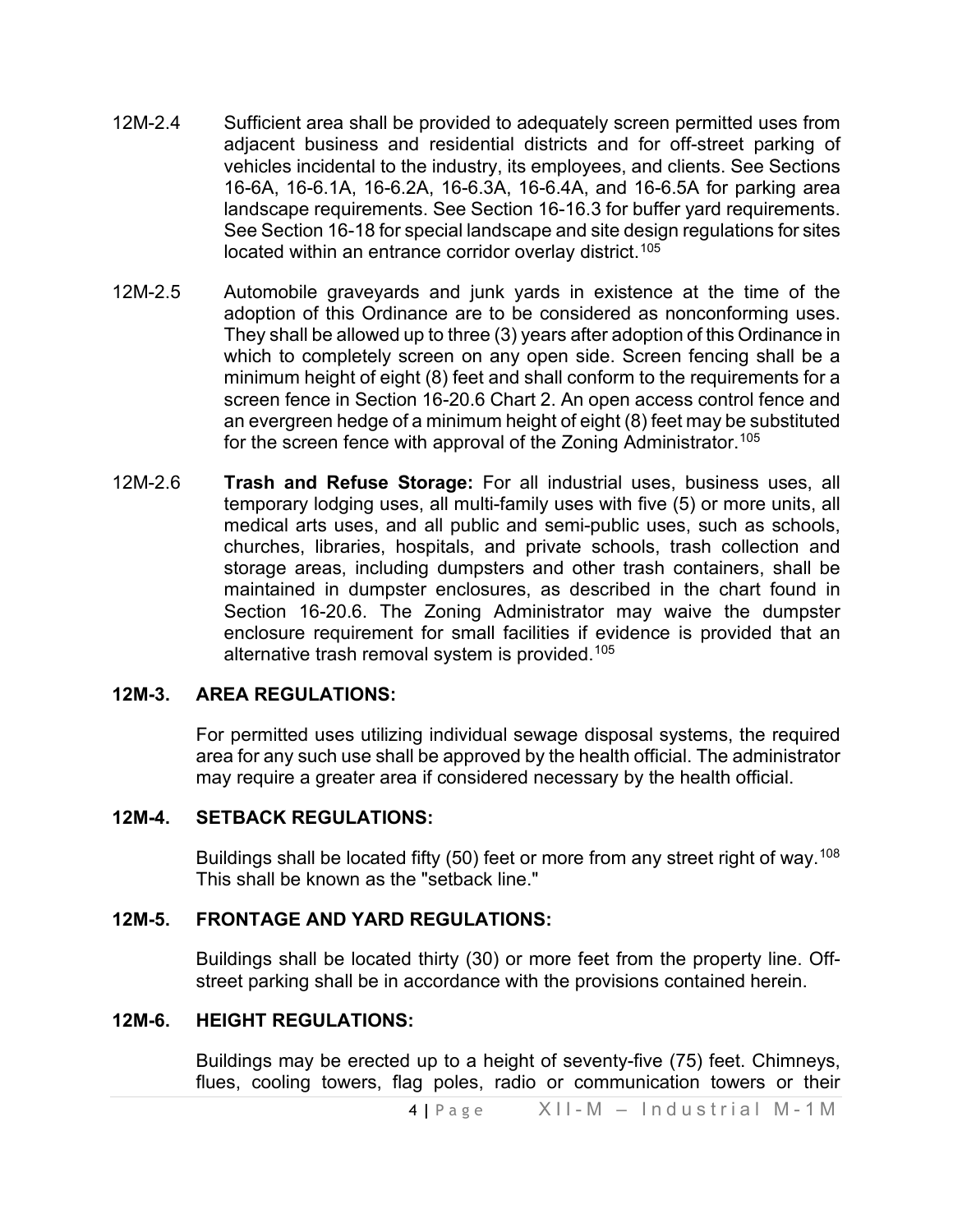accessory facilities not normally occupied by workers are excluded from this limitation. Parapet walls are permitted up to four (4) feet above the limited height of the building on which the walls rest. $67$ 

# **12M-7. COVERAGE REGULATIONS:**

Buildings or groups of buildings with their accessory buildings may cover up to seventy (70) percent of the area of the lot.